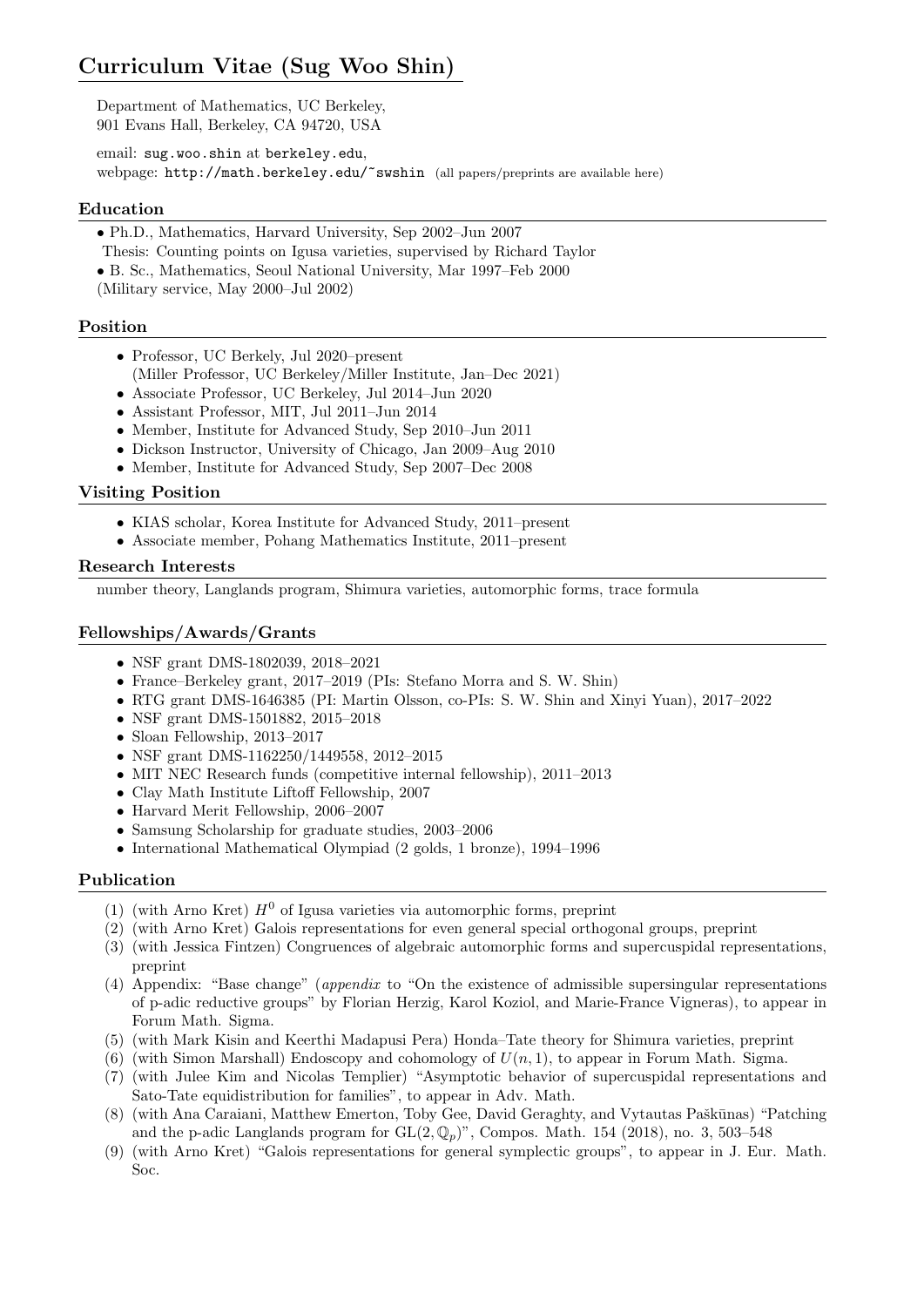- (10) (with Julee Kim and Nicolas Templier) "Asymptotics and local constancy of characters of p-adic groups", Families of automorphic forms and the trace formula, Simons Symposia Proceedings (2016), 259–295
- (11) (with Tasho Kaletha, Alberto Minguez, and Paul-James White) "Endoscopic classification of representations: inner forms of unitary groups", 220 pages, preprint (2014)
- (12) (with Peter Sarnak and Nicolas Templier) "Families of L-functions and their symmetry", Families of automorphic forms and the trace formula, Simons Symposia Proceedings (2016), 531–578
- (13) (with Ana Caraiani, Matthew Emerton, Toby Gee, David Geraghty, and Vytautas Paškūnas) "Patching and the p-adic Langlands correspondence", Camb. J. Math. 4 (2016), no.2, 197-287
- (14) (with Sara Arias-de-Reyna, Luis Dieulefait, and Gabor Wiese) "Compatible systems of symplectic Galois representations and the inverse Galois problem III. Automorphic construction of compatible systems with suitable local properties", Math. Ann. 361 (2015), no.3, 909–925
- (15) (with Junehyuk Jung) "More examples" (appendix to On sparsity of positive-definite automorphic forms in a family by Junehyuk Jung), J. Analyse Math. 129 (2016), no.1, 105–138
- (16) (with Nicolas Templier) "On fields of rationality for automorphic representations", Compositio Math. 150 (2014), no.12, 2003–2053
- (17) (with Nicolas Templier) "Sato-Tate theorem for families and low-lying zeros of automorphic L-functions" (with Appendix A by R. Kottwitz and Appendix B by R. Cluckers, J. Gordon and I. Halupczok), Invent. Math. 203 (2016), no. 1, 1–177
- (18) "Supercuspidal part of the mod l cohomology of  $GU(1, n 1)$ -Shimura varieties", J. Reine Angew. Math. 705 (2015), 1–21
- (19) (with Peter Scholze) "On the cohomology of compact unitary group Shimura varieties at ramified split places", J. Amer. Math. Soc. 26 (2013), no.1, 261–294
- (20) Appendix: "On the cohomological base change for unitary similitude groups" (appendix to the paper "Galois representations associated to holomorphic limits of discrete series I: Unitary Groups" by Wushi Goldring), Compositio Math. 150 (2014), no.2, 191–228
- (21) "Geometric reductive dual pairs and a mod p theta correspondence", 16 pages, preprint (2011)
- (22) "Abelian varieties and the Weil representations", Algebra and Number Theory 6 (2012), no.8, 1719–1772
- (23) "Automorphic Plancherel density theorem", Israel J. Math. 192 (2012), no.1, 83–120
- (24) "Construction of Galois representations" (survey paper), to appear in Book Shimura Varieties (edited by Haines and M. Harris)
- (25) "On the cohomology of Rapoport-Zink spaces of EL-type", Amer. J. Math 134 (2012), no.2, 407–452
- (26) "Galois representations arising from some compact Shimura varieties", Ann. of Math. 173 (2011), no.3, 1645–1741
- (27) "Stable trace formula for Igusa varieties", J. Inst. Math. Jussieu 9 (2010), no.4, 847–895.
- (28) "Counting points on Igusa varieties", Duke Math. J. 146 (2009), no.3, 509–568.

#### Conferences, Workshops, Schools, and Research Groups I have co-organized

- AIM Square: On mod p and p-adic Langlands functorialities, Aug 5–9, 2019
- Intensive lecture series on Logarithmic Riemann-Hilbert correspondences for rigid varieties and applications to Shimura varieties, KIAS, Aug 5–9, 2018
- Simons Symposium: Relative trace formula, Apr 23–27, 2018
- Oberwolfach workshop: Harmonic analysis and the trace formula, May 21–27, 2017
- The Langlands correspondence in arithmetic and geometry, KIAS, Aug 1–5, 2016
- Simons Symposium: Geometric aspects of the trace formula, Apr 10–16, 2016
- AIM Square: The p-adic Langlands Program for non-split groups 3, Sep 13–17, 2015
- AMS Summer Institute in Algebraic Geometry, session co-organizer, Jul 22–27, 2015
- HIM Research in Groups: Families of automorphic forms and the trace formula 2, Jul 5–Jul 17, 2015
- Banff 5-day half workshop: Families of Automorphic Forms and the Trace Formula, Nov 30–Dec 5, 2014
- AIM Square: The p-adic Langlands Program for non-split groups 2, Sep 22–26, 2014
- HIM Research in Groups: Families of automorphic forms and the trace formula, Jun 22–Jul 5, 2014
- Simons Symposium: Families of Automorphic Forms and the Trace Formula, Puerto Rico, Jan 26–Feb 1, 2014
- KIAS intensive lecture series on Shimura varieties and Rapoport-Zink spaces, Jan 13–16, 2014
- AIM Square: The p-adic Langlands Program for non-split groups 1, Jul 15–19, 2013
- Workshop on Modular Forms and Galois Representations, KIAS, Jan 2013
- Banff FRG: The p-adic Langlands Program for non-split groups, Aug 2012
- 2012 Conference on L-functions, Shineville Resort, Jeju island, Aug 2012
- Cohomology of Shimura varieties: Arithmetic Aspects and the Construction of Galois representations, Fields Institute, Mar 2012
- Rigid Geometry and the Local Langlands Correspondence, KIAS, Jan 2–5, 2012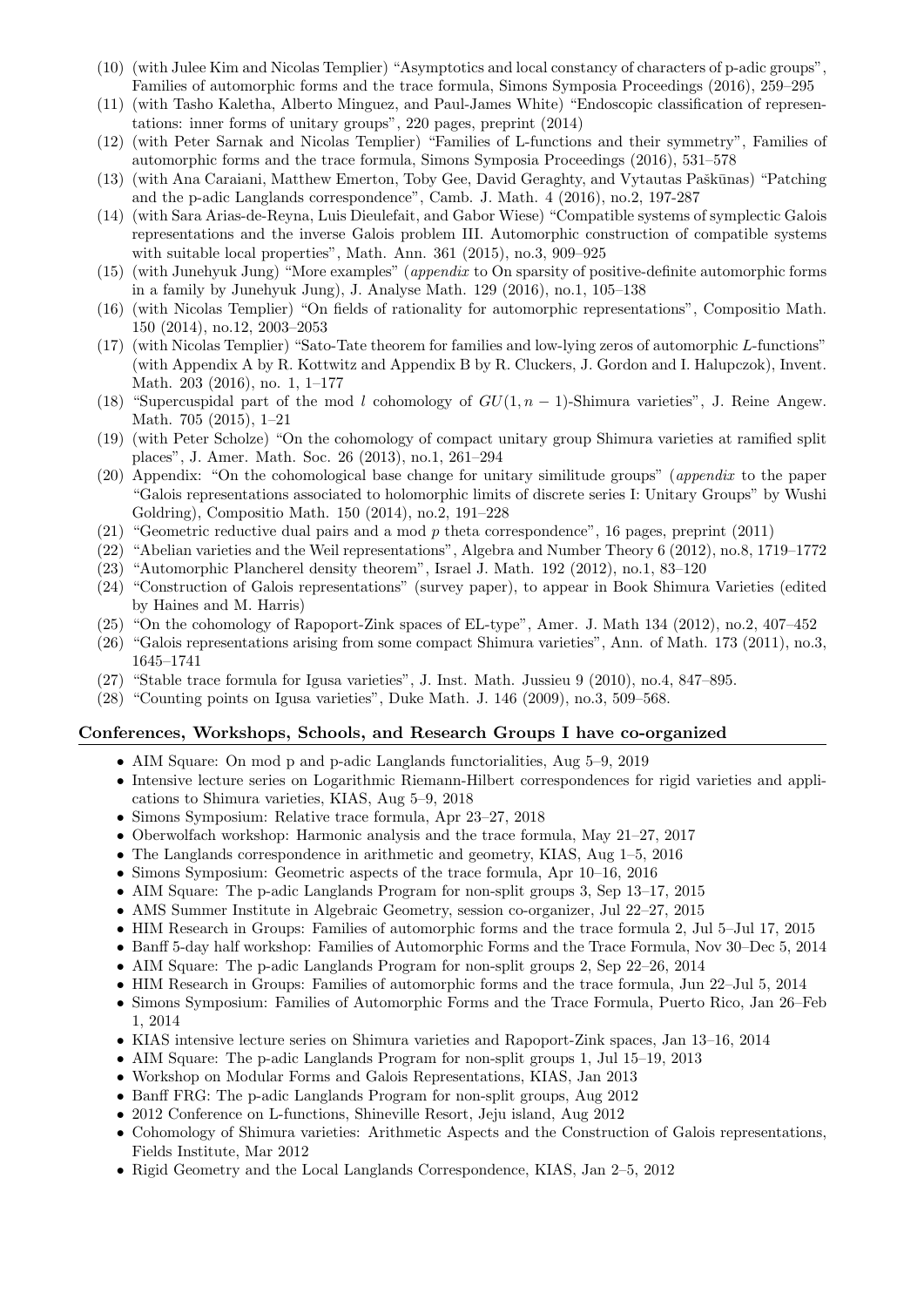- Theta Festival, Postech, South Korea, Aug 13–19, 2011
- Congruences of modular forms and Galois representations (summer school), Postech, South Korea, Jul 18–30, 2010

# International Workshops and Conferences attended as a speaker

- Automorphic forms, automorphic representations, Galois representations, and its related topics, RIMS, Jan 25–29, 2021
- Berkeley-Tokyo lectures on Number Theory, U of Tokyo, Jan 11-1-14, 2021
- The 2020 Paul J. Sally, Jr. Midwest Representation Theory Conference, online, Oct 16–18, 2020
- KIAS Workshop on Combinatorial Problems of Algebraic Origin, KIAS, Jul 14–15, 2020
- BIRS-CMO workshop on Modularity and Moduli Spaces, Oaxaca, Oct 21–25, 2019
- International Workshop on Arithmetic Geometry and Quantum Field Theory, KIAS, Aug 12–16, 2019
- Padova school on Serre conjectures and the p-adic Langlands program, Padova, May 27–Jun 14, 2019
- Conference on Arithmetic Geometry in honor of Rapoport's 71st birthday, Beijing, Mar 18–22, 2019
- On the Langlands Program: Endoscopy and Beyond, NUS, Jan 7-11, 2019
- p-adic Langlands correspondence, Shimura varieties and perfectoids, Luminy, Jul 2–6, 2018
- Intensive lectures on the Langlands–Rapoport conjecture (10 hour lectures), U Tokyo, May 7–11, 2018
- Arithmetic Geometry and Related Topics, Matsuyama, Japan, Nov 20–22, 2017
- Workshop on Shimura varieties, representation theory and related topics, Kyoto, Japan, Nov 21–25, 2016
- The Asian Mathematical Conference (plenary speaker), Bali, Indonesia, Jul 25–29, 2016
- 2016 Seoul-Tokyo Conference on Number Theory, KIAS, Jun 16–17, 2016
- 2016 AS-NCTS Workshop on Shimura Varieties and Related Topics, Taipei, May 30–Jun 3, 2016
- Workshop on New Developments in Representation Theory, NUS Singapore, Mar 14-25, 2016
- Motives and Automorphic Forms, Oxford, Sep 28-Oct 2, 2015
- AMS Summer Institute in Algebraic Geometry, Utah, Jul 22-27 (3rd week), 2015
- Arithmetic geometry, representation theory and applications, Luminy, Jun 22-26, 2015
- Arithmetic geometry and automorphic representations (workshop II), Vienna, May 6-22, 2015
- p-adic methods in the theory of classical automorphic forms, Montreal, Mar 9-14, 2015
- 2014 Pan Asian Number Theory Conference (ICM satellite), Postech (S. Korea), Aug 5-9, 2014
- The Bellairs workshop in Number Theory: The cohomology of arithmetic groups and the Langlands program, Barbados, May 2-9, 2014
- Simons Symposium: Families of Automorphic Forms and the Trace Formula, Puerto Rico, Jan 26-Feb 1, 2014
- The 4th conference of Tsinghua Sanya international mathematics forum, Sanya, Dec 17-22, 2013
- Conference on arithmetic algebraic geometry, Paderborn, Oct 7-11, 2013
- Modular Representation Theory of Finite and p-adic Groups, IMS (Singapore), Apr 1-26, 2013
- Arithmetic geometry of Shimura varieties, representation theory, and related topics, Hokkaido Univ, Jul 18-22, 2012
- Arithmetic geometry of orthogonal and unitary Shimura varieties, BIRS, Jun 3-8, 2012
- Cohomology of Shimura varieties: Arithmetic Aspects and the Construction of Galois representations, Fields Institute, Mar 19-23, 2012 (speaker/co-organizer)
- Automorphic Forms: Arithmetic and Geometry, ESI, Jan-Feb, 2012
- Rigid Geometry and the Local Langlands Correspondence, KIAS, Jan 2-5, 2012 (speaker/co-organizer)
- Palmetto Number Theory Series XVII, Clemson, Dec 3-4, 2011
- Theta Festival, Postech, South Korea, Aug 13-19, 2011 (speaker/co-organizer)
- Durham Symposium Automorphic forms and Galois representations, Durham Univ,Jul 18-28, 2011
- Workshop on the arithmetic geometry of Shimura varieties and Rapoport-Zink spaces, Kyoto Univ, Japan, Jul 4-8, 2011
- FRG/RTG Workshop on L-functions, Galois Representations and Iwasawa theory, U of Michigan, May 17-22, 2011
- Automorphic forms: New directions, Oberwolfach, Mar 6-12, 2011
- The 2nd Pan Asian Number Theory Conference, RIMS, Kyoto, Sep 13-17, 2010
- Congruences of modular forms and Galois representations (summer school), Postech, South Korea, Jul 18-30, 2010 (speaker/co-organizer)
- Workshop on Arithmetic Geometry and Related Topics, National Taiwan Univ, Taipei, Jul 12-16, 2010
- Southern California Number Theory Day, UCSD, Mar 6, 2010
- Workshop on Arithmetic Geometry in Kanazawa, Japan, Nov 24-28, 2009
- Midwest Number Theory Day, Univ of Wisconsin, Madison, Nov 6, 2009
- Workshop on Automorphic Representations, Geometry, and Arithmetic, Taipei, Jul 21-24, 2009